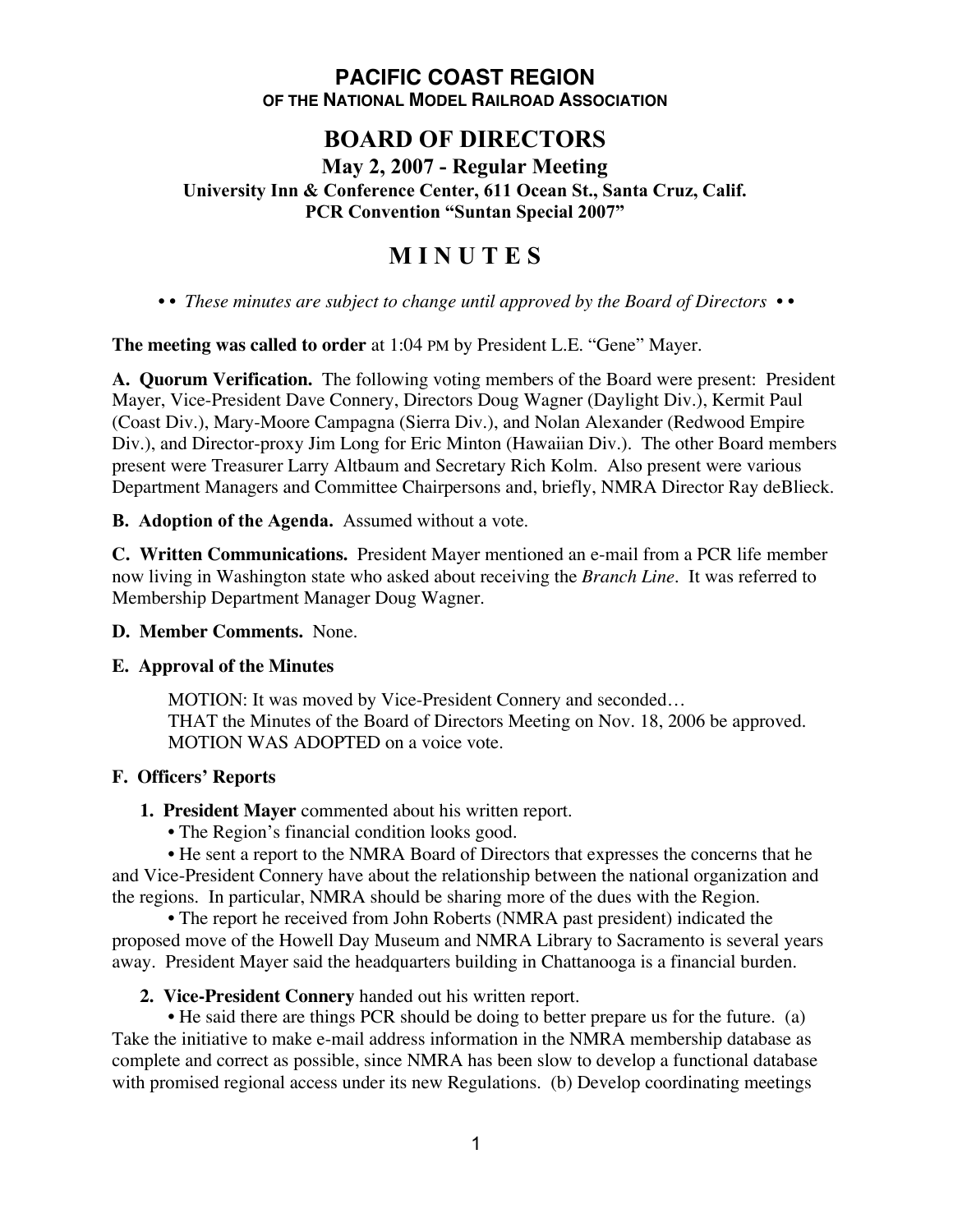between the Region, Divisions, SIGs, and clubs to share calendars, plans, and joint promotion of activities, and to identify areas where increased cooperation would be mutually beneficial. (c) Determine what activities members support, how members want to be communicated with, and ways PCR can better serve them and enhance their model railroading experience. (d) Seek opportunities to hold a joint convention with PSR or PNR. (e) Treat the Hawaiian Division as a "mission" and provide added support and help to rejuvenate it.

• He met with officers of the 2000 NMRA convention corporation. Because it is a 501c(7) corporation it can fund other 501c(7) corporation activities, which PCR falls within.

• He continues to sell items from the Heinsohn Estate for the benefit of PCR.

**3. Treasurer Altbaum** commented about his written report. The finances of the Region continue to be more stable, reflecting the change in structure brought about by the NMRA single dues system. The sale of Heinsohn Estate items has had a very positive effect, but cannot be considered in the Region's long-term financial planning. The *Branch Line* does not pay for itself and is subsidized by other income sources of the Region; however, under NMRA's single dues the Region no longer has some of the past expenses, like trustee travel, mailing labels, etc. There is still room in the budget and in the Region's assets for any one-time projects worthy of Region support. Division Directors are encouraged to to continue discussions of this with Division officers and all other members. The bottom line is that PCR is financially healthy considering income, expenses, and assets, and by continuing sound financial planning will continue to be so.

Vice-President Connery suggested that PCR may want to sponsor a small layout at the future new museum in Sacramento to showcase the hobby and its history and development.

**4. Secretary Kolm** asked if the distribution of agendas, minutes, reports, and other documents as PDF files attached to e-mails was working okay. Board members had a positive response.

#### **G. Directors' Reports**

**1. Daylight Division: Director Wagner** handed out his written report. In February, Pat Boyle, who was Interim Superintendent, was elected Superintendent and Terry Taylor was elected to a second term as Chief Clerk/Paymaster. Director Wagner said he may be filling in as interim Chief Clerk/Paymaster for Terry Taylor. The next Division meets will be May 19 at Gary Siegel's in Santa Barbara and August 18 at Hilding Larson's in San Luis Obispo.

**2. Coast Division: Director Paul** handed out his written report. The next quarterly meetings will be June 3 at the Computer History Museum in Mountain View and September 9 at Buchser Middle School in Santa Clara. Coast has added "Show and Tell" sessions, which are less formal and easier to prepare than formal clinics. The Division is planning to restart its Home Layout Tours program and to revive its In-Home Clinic program.

**3. Sierra Division: Director Moore-Campagna** commented that the next Division meet will be August 11 at Railtown in Jamestown. It's open to members of all Divisions. Hamburgers and hot dogs will be provided, but bring something to share like a salad (pot luck). The October 6 meet will be at Paradise where layouts will be open. International Railfair will be November 10-11 at the fairgrounds in Roseville.

**4. Redwood Empire Division: Director Alexander** commented that active members are getting older and dropping out or are going to special interests. There are only 6 to 8 active people in the Division. The next meet will be May 19 in Santa Rosa. The Division's annual summer picnic will be August 18 at the Western Railway Museum at Rio Vista Junction. They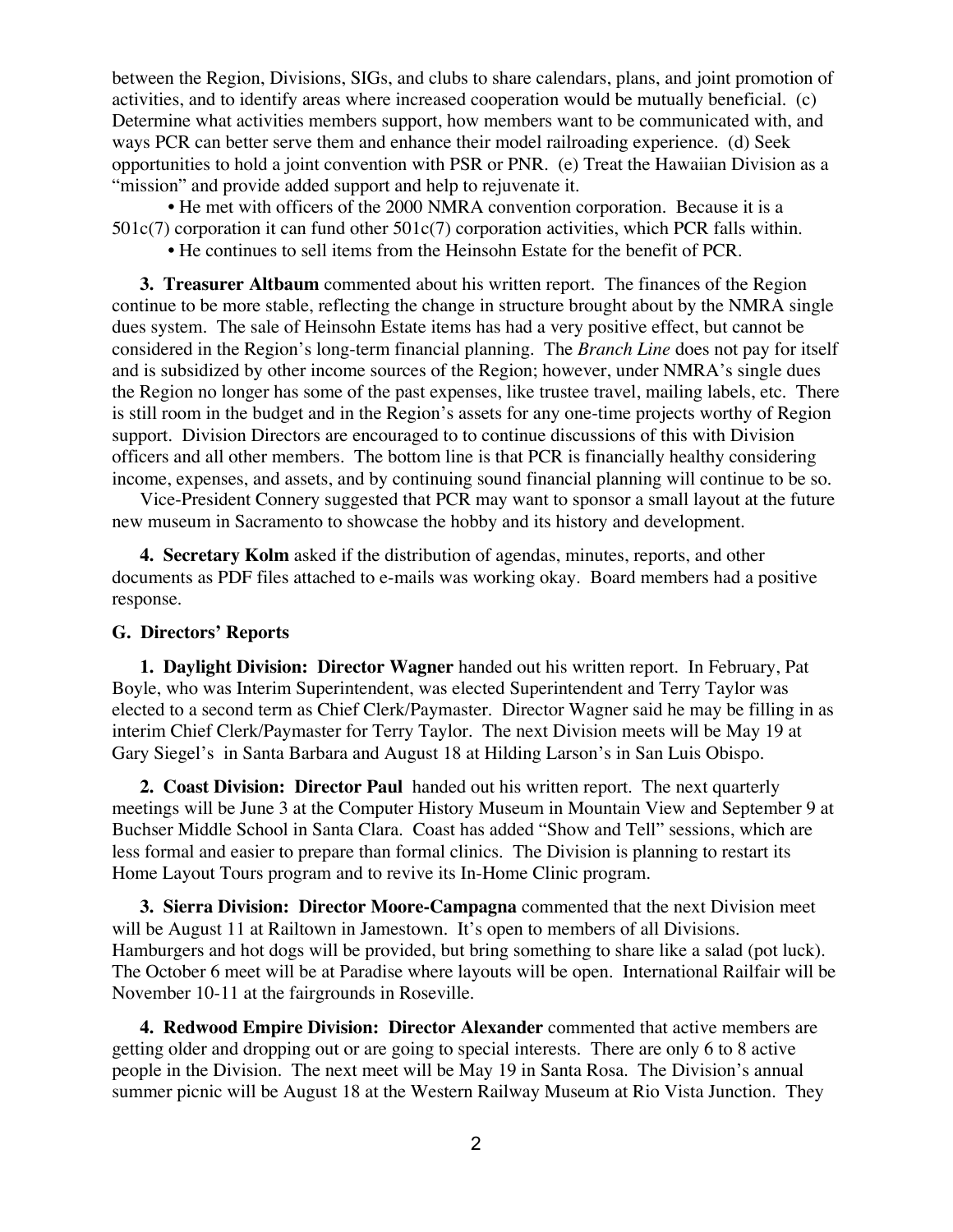are running out of affordable places to meet. He noted that people want more to do at meets than just getting together to socialize. They are looking at partnering with SIG meets to broaden the interest.

Jim Long said there is a need to coordinate the dates of meetings among the Divisions. Gus Campagna pointed out that the Redwood Empire Division website maintains a broad-based calendar of events, but the information has to be submitted to be posted.

**5. Hawaiian Division: Proxy Director Long** said Director Eric Minton reported that the Hawaiian members don't feel a connection with PCR. The Division has not been active because it has only a few members scattered over several islands. Director Minton thinks the *Branch Line* should be mailed to all 20 members, not just the 12 who already receive it. [*See the Board motion under Item K.1.*]

#### *Apart from the Agenda...NMRA data base...*

President Mayer commented that some NMRA life members who have died are still on the NMRA books. Apparently, NMRA will remove a deceased's name only when notified by a family member, and some of them don't know or don't bother to contact NMRA. Vice-President Connery suggested life members be sent a return post card to update their postal address and to send PCR their current e-mail address. If the post card isn't returned, then followup with a phone call. Jim Long said NMRA hired an outside contractor to develop its new database. Apparently the contractor is not doing anything. It is two years later than when NMRA promised regional access to a common database. The situation appears to be disfunctional. Nolan Alexander (a systems designer) said it should have been done in a month or two.

#### *Returning to the Agenda...*

#### **H. Department Reports**

#### **1. Administration Department**

**• Ballot Committee. Chairperson Jim Providenza** was not present, but his written report certifies that Ron Plies was elected President and Pat LaTorres was elected Vice-President. Only 62 ballots were cast.

MOTION: It was moved and seconded… THAT the Ballot Committee report be accepted. MOTION WAS ADOPTED on a voice vote.

MOTION: It was moved and seconded… THAT the ballots be destroyed. MOTION WAS ADOPTED on a voice vote.

**• Storekeeper Steve Skold** submitted his written report (inventory of PCR property).

**• Audit Committee. Department Manager Mayer** said the PCR financial accounts have not been audited, but will be done by a reconstituted committee under his successor Ron Plies.

**• Long Range Plan Implementation Committee. Chairperson Dave Connery** said what could be done has been done under the NMRA reorganization. This special committee will be disbanded.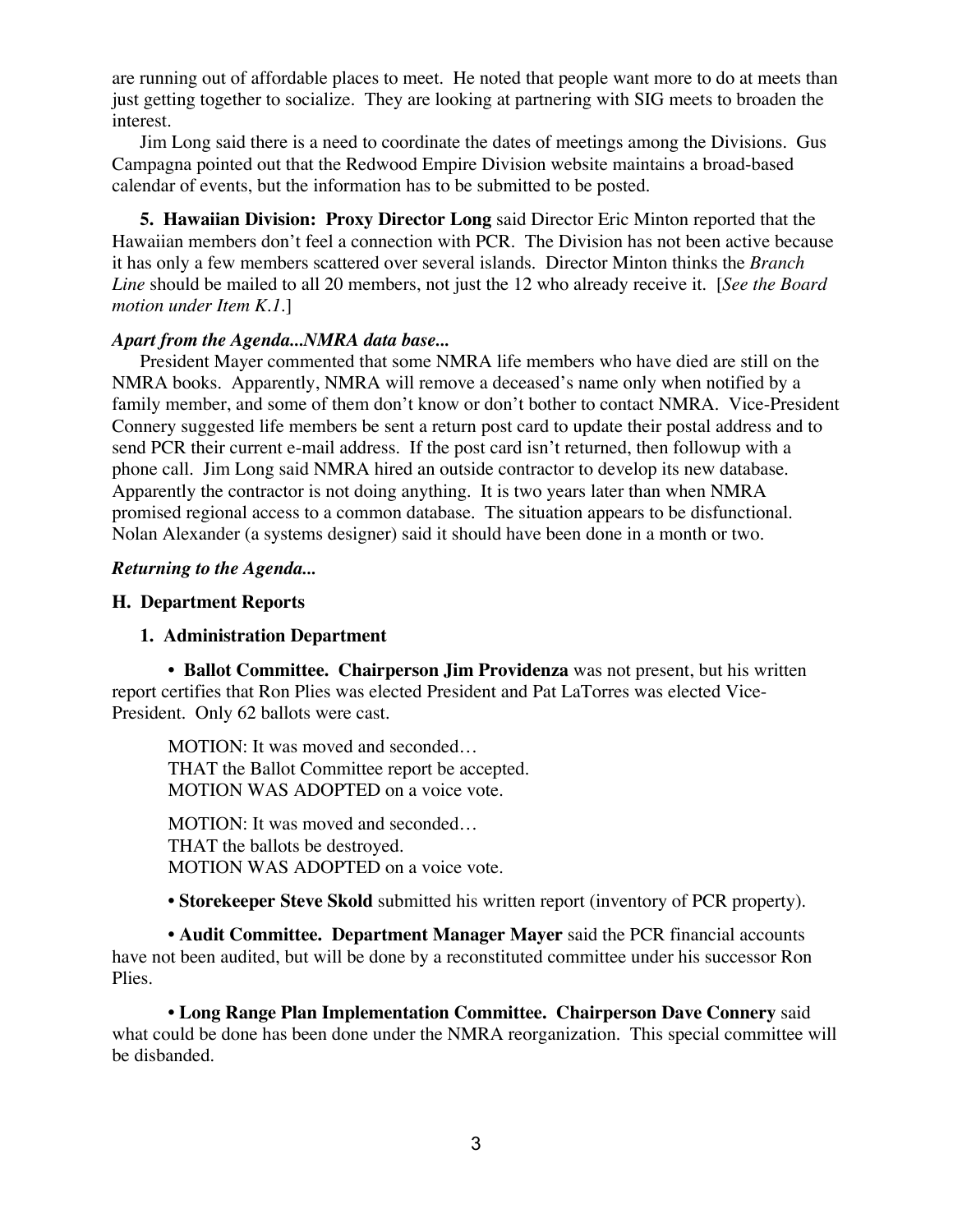**2. Membership Department. Manager Doug Wagner** handed out his report. He has been receiving requests from members for membership status and change of address. He has to forward these to NMRA headquarters by e-mail. He prefers that members with such requests contact the NMRA directly by e-mail or telephone, and will indicate this in the next *Branch Line*.

**3. Publications Department. Manager Gus Campagna** commented that he receives extra copies of the *Branch Line* from the printer, which are available upon request. He is pleased with the comments he receives that the *Branch Line* is a first rate, quality publication. Printing and content are excellent.

**4. Convention Department. Manager Dennis Stokely** handed out his written report and did a brief overview of upcoming conventions, followed by individual reports.

• **2007 Santa Cruz, "Suntan Special." Chairperson Kevin Hurley** summarized the status of registrations and the program for the convention that begins today.

**• 2008 Fresno, "Sierra Memories." Chairperson John Houlihan** provided an update on planning and preparations for the convention. He commented about difficulty in trying to open a bank account.

**• 2009 (Coast Division).** Dennis Stokely said there is no commitment yet for a chairperson. One-third of the host committee is already recruited. He is looking at Pleasanton and the Fremont/Milpitas area. The same hotel in Pleasanton (2003 convention, Crowne Plaza) wants us back again. The Board gave him an informal okay.

**• 2010 (Redwood Empire Division).** Director Moore-Campagna said they haven't been able to find a hotel in that area that is reasonable and available with space for a convention like PCR. Dennis Stokely said there are two alternatives that may have to be considered: Exclude Redwood Empire Division from the cycle of convention locations or locate the convention outside of the Division's territory.

**5. Contest Department. Manager Bill Scott** commented that he needs to update the Contest Directory, which exists only as a PDF file.

**6. Achievement Program Department.** Not present, no report.

**7. Non-Rail Activities Department. Manager Mary Moore-Campagna** commented that it would be desirable for the arts and crafts contest to be a family activity.

**I. NMRA 2011 Convention.** General Chairman Ray deBlieck arrived at the meeting in time to say there is nothing new to report. The core convention committee has not yet been organized. He assured the Board that PCR will have no financial obligation for the convention. He is working to make the Convention sponsored and operated by SIGs (special interest groups). At the same time, PCR would be a major player and may be responsible for outside tours, the nonrail program, and providing volunteers. He said the NMRA Board of Directors is looking at the structure of conventions, and may make changes which could affect the 2011 convention.

## **J. Unfinished Business**

**1. Financial problem created by NMRA's inequitable rebate** of only 50 cents for nonactuarial life members while rebating \$2.00 for actuarial life and year-to-year members. President Mayer said this was handled in the report he sent to the NMRA Board of Directors (see Agenda Item F.1 above).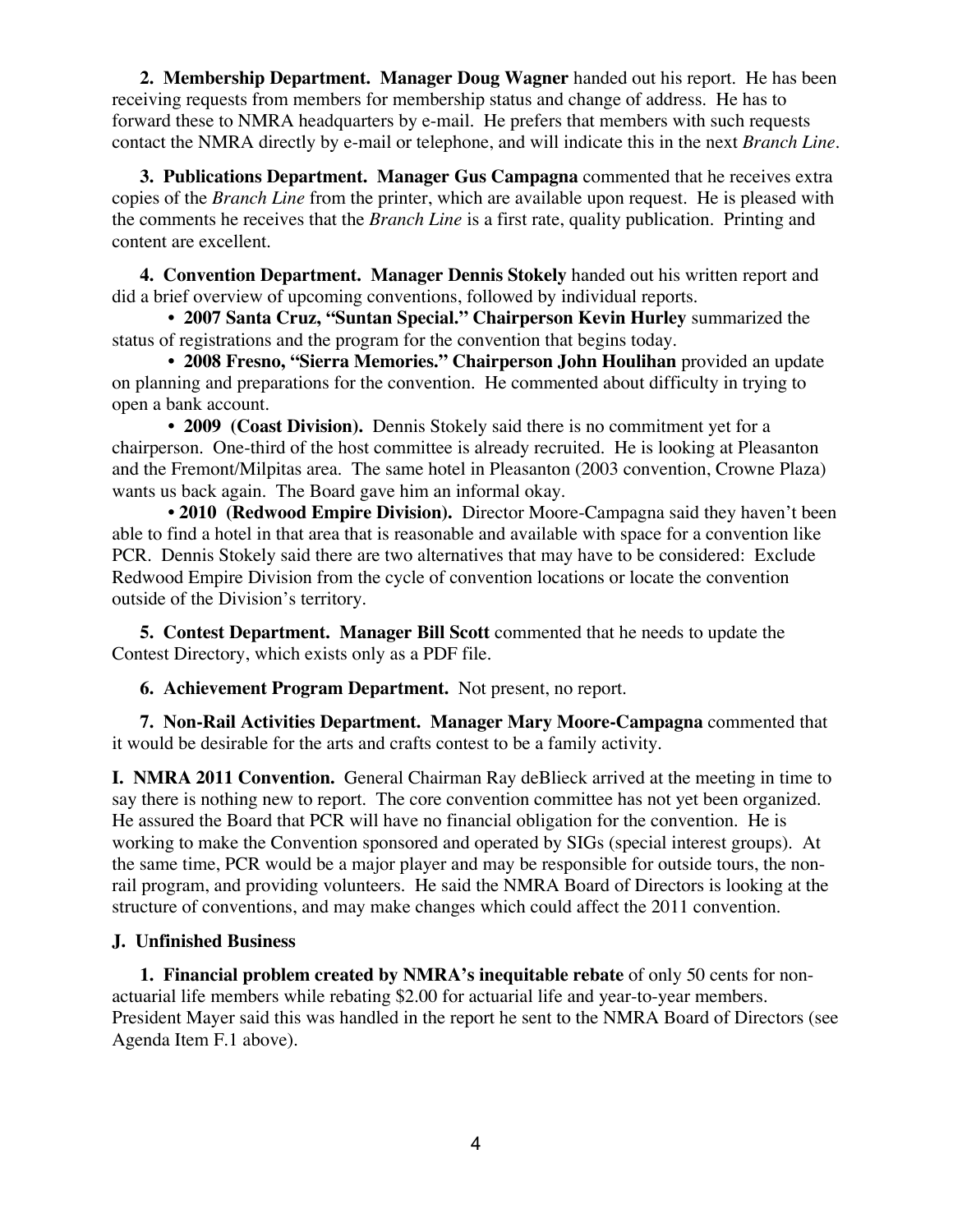#### **K. New Business**

**1.** *Branch Line* **to all members in Hawaii.** Vice-President Connery said Hawaii is a unique situation [*see his comments under Item F.2 above and Director Minton's comments under Item G.5 above*]. Vice-President Connery said we need to include Hawaiian Division content in the *Branch Line* and there should be a letter reflecting what we are doing. The initial consideration was to send every issue from now on, but that was modified to send only the next four issues and evaluate the response.

MOTION: It was moved by Vice-President Connery and seconded... THAT the Publications Department include all Hawaiian Division members on the mailing list for the Branch Line for the next four issues.

MOTION IS ADOPTED on a voice vote.

**L. Announcements.** The date, time, and place of the next Board of Directors meeting will be set by the new PCR President, Ron Plies. The meeting will probably be in Fresno on the last weekend in October, with the Daylight Division meet in Fresno rescheduled to that same weekend.

**M. Adjournment.** President Mayer adjourned the meeting at 4:05 PM.

Respectfully submitted,

Rich Kolm, PCR Secretary

Attachment